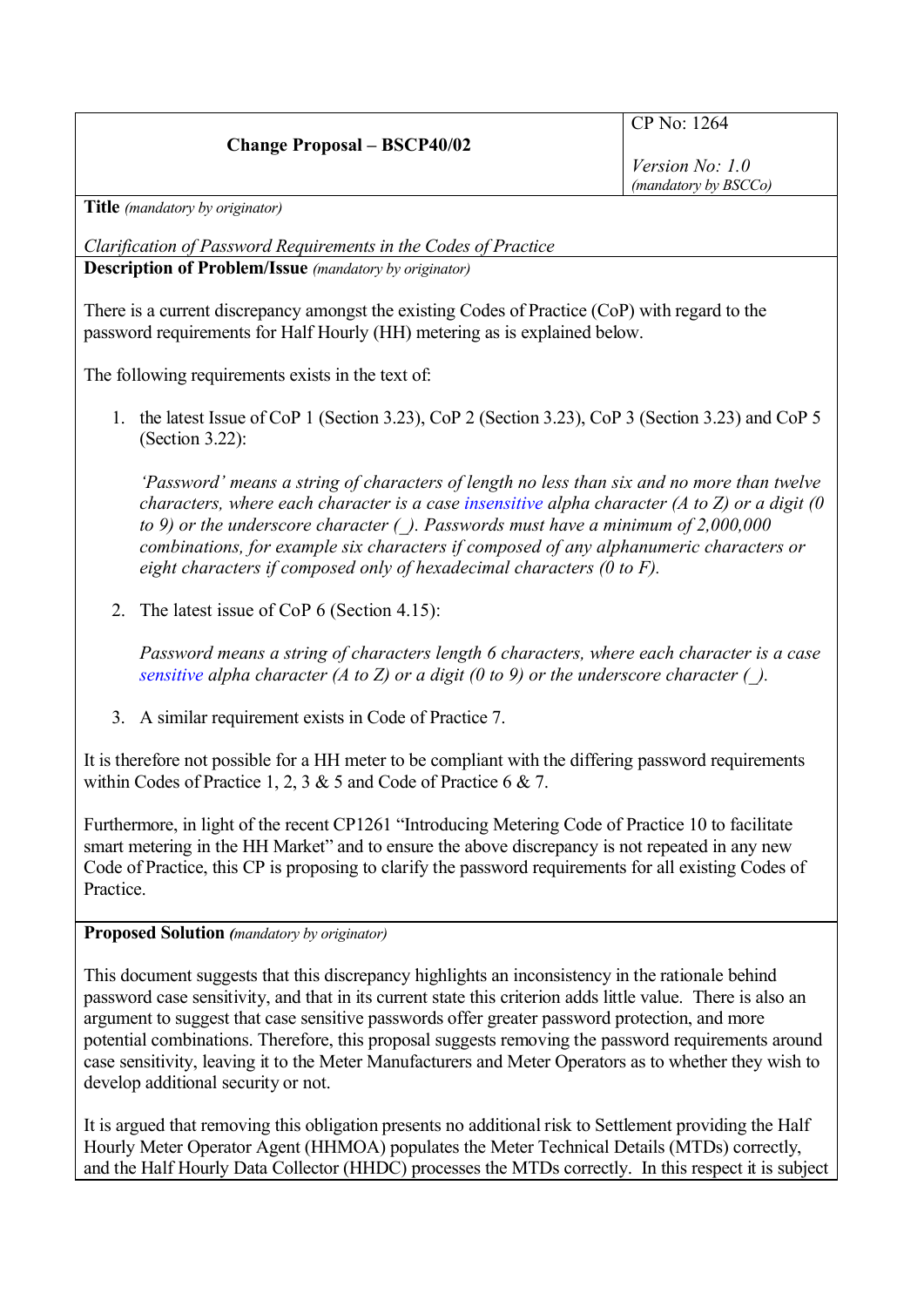to the same risks of misrepresentation or error that already exist with the population and processing of MTDs by both agents.

The enclosed attachments outline the proposed changes to the CoP documentation and BSCP601 'Meter Protocol Approval and Compliance Testing'

## **Justification for Change** *(mandatory by originator)*

This proposal suggests that the discrepancy in the CoPs highlights an inconsistency in the rationale behind password case sensitivity, and that in its current state this criterion hinders cost effective development of meter firmware which is compliant with both the HH CoPs and CoPs 6 & 7. Under the current obligations it would not be possible to develop a meter to be compliant with all of the CoPs. The solution above clarifies the requirement for password criteria across all existing HH CoPs and  $C_0P_S$  6 & 7.

It is anticipated this proposal will not materially impact existing metering systems, or the development of future metering systems, as the proposed solution allows for both case sensitive and insensitive passwords to be used. It is also argued that altering the obligation in this manner presents no additional risk to Settlement providing the HHMOA populates the MTDs correctly, and the HHDC processes the MTDs correctly. In this respect it is subject to the same risks of misrepresentation or error that already exist with the population and processing of MTDs by both agents.

Moreover, it attempts to future proof the development of security regimes and will prevent a similar discrepancy from occurring in any future CoP which may be borne out of AMR, SMART or HH developments. The clarification will also allow for a more fluid and diverse Supplier product range as it creates an opportunity for HH compliant metering to be used on CoP6 & 7 sites by removing the barrier of password inconsistency, which would previously made this option an impossibility.

**To which section of the Code does the CP relate, and does the CP facilitate the current provisions of the Code?** *(mandatory by originator)*

Section L 3.2

Yes the CP does facilitate the current provisions of the Code.

**Estimated Implementation Costs** *(mandatory by BSCCo)*

**Configurable Items Affected by Proposed Solution(s)** *(mandatory by originator)*

Code of Practices 1, 2, 3, 5, 6 and 7 BSCP601 'Meter Protocol Approval and Compliance Testing'

**Impact on Core Industry Documents or System Operator-Transmission Owner Code** *(mandatory by originator)*

None